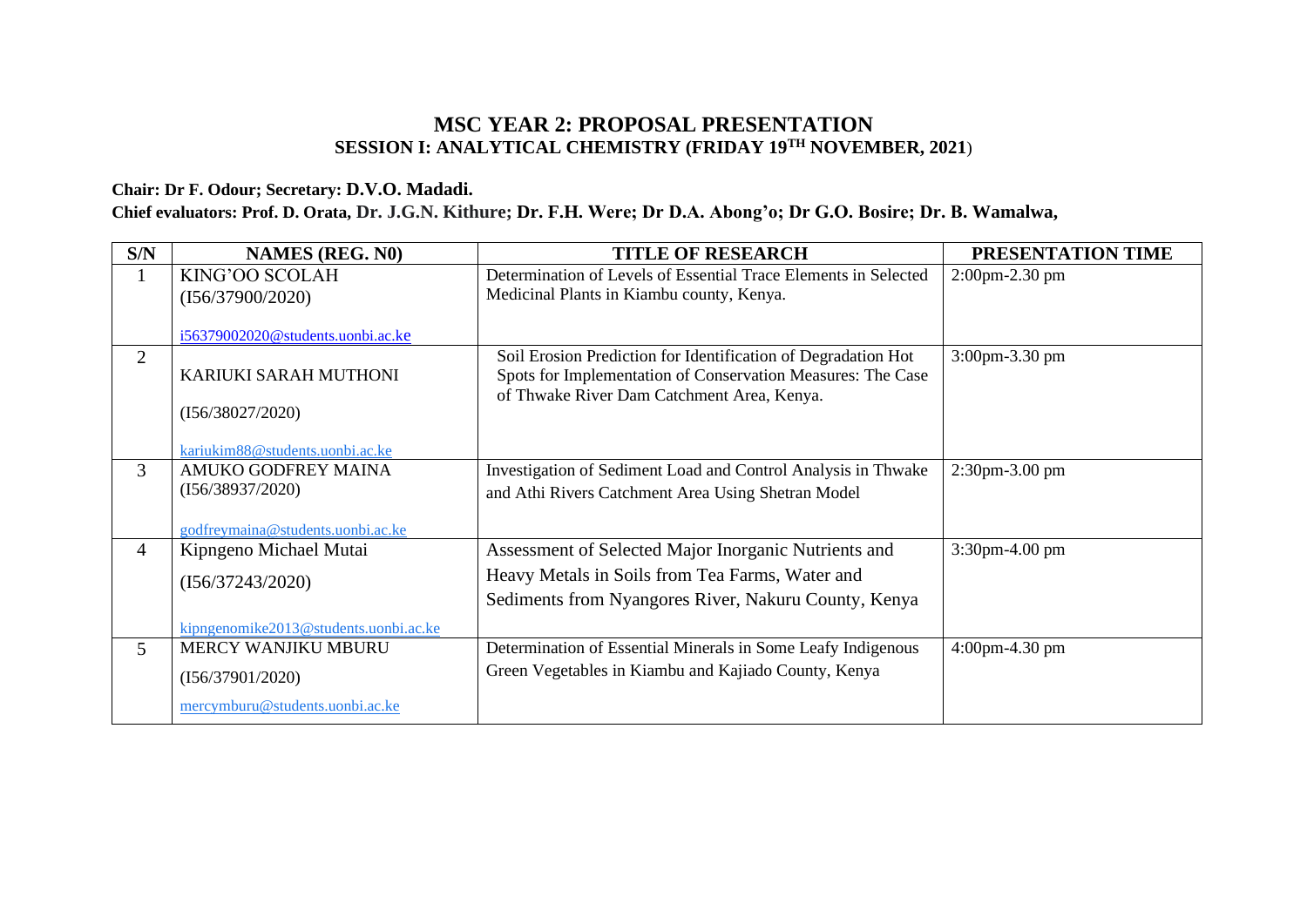## **MSC YEAR 2: PROPOSAL PRESENTATION SESSION II: MSC IN ENVIRONMENTAL CHEMISTRY (FRIDAY 26TH NOVEMBER, 2021**)

#### **Chair: Dr V. Madadi; Secretary: Dr G.O. Bosire**

**Chief evaluators: Prof. D. Orata; Prof. A.O. Yusuf, Dr. F. Oduor, Dr. J.O. Onyatta, Dr. R. Odhiambo, Mr. A.G. Wafula, Mr. C. Mirikau**

| S/N | <b>NAMES (REG. N0)</b>       | <b>TITLE OF RESEARCH</b>                                       | PRESENTATION TIME    |
|-----|------------------------------|----------------------------------------------------------------|----------------------|
| 6   | Zindzi Kwavayi               | Evaluation of Selected Transition Metals Content in Vegetables | $2:00$ pm $-2.30$ pm |
|     | (I56/38381/2020)             | from Supermarkets in Nairobi                                   |                      |
|     |                              |                                                                |                      |
|     | kzindzi@students.uonbi.ac.ke |                                                                |                      |
|     | Ogolla Pollitt Awuor         | <b>Quality Assessment of Hydroponically Produced Tomatoes</b>  | $2:30$ pm $-3.00$ pm |
|     | (I56/37197/2020)             | (Lycopersicon esculentum): Quality and Safety to the Consumer  |                      |
|     | pollitt@students.uonbi.ac.ke |                                                                |                      |

# **SESSION III: MSC IN CHEMISTRY (FRIDAY 26TH NOVEMBER, 2021)**

#### **Chair: Dr Alber Ndakala; Secretary: Dr Solomon Derese;**

#### **Chief evaluators: Prof. A.O. Yusuf; Prof. L. Kerubo; Prof. Abiy Yenesew, Prof. John Onyari; Dr John Wanjohi, Dr. J. Mwaniki, Dr Beth Ndunda**

| S/N | <b>NAMES (REG. N0)</b>               | <b>TITLE OF RESEARCH</b>                                     | PRESENTATION TIME    |
|-----|--------------------------------------|--------------------------------------------------------------|----------------------|
| 8   | OINDO CELESTINE ADHIAMBO,            | Isolation and Characterization of Anticancer Principles from | $3:00$ pm $-3.30$ pm |
|     | (I56/38305/2020)                     | Bersama engleriana                                           |                      |
|     | oindo_celestine@students.uonbi.ac.ke |                                                              |                      |
|     | Nicholas Mwanzia Kamuti              | Phytochemical Investigation of Dalbergia melanoxylon for     | $3:30$ pm-4.00 pm    |
|     | (I56/38826/2020)                     | <b>Anticancer Principles</b>                                 |                      |
|     | nickmwanzia1996@gmail.com            |                                                              |                      |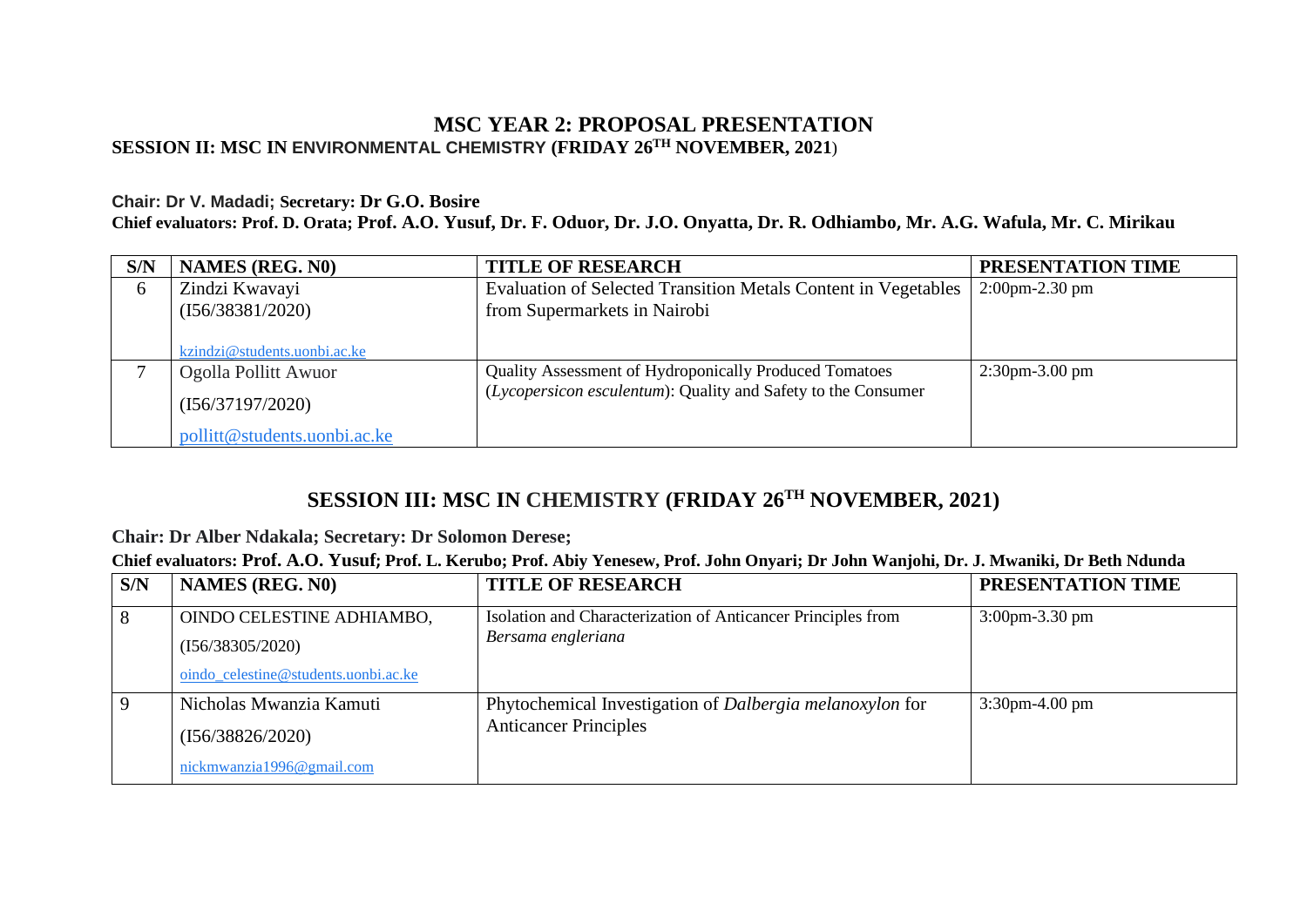## **MSC YEAR 2: PROPOSAL PRESENTATION SESSION IVA: MSC IN INDUSTRIAL CHEMISTRY (FRIDAY, 03RD DECEMBER, 2021**)

## **Chair: Dr. Damaris Mbui; Secretary: Dr. P. Tum;**

| Chief evaluators: Prof. D.K. Kariuki, Prof. J.P. Kithinji, Dr. M. Mukabi, Dr. F. Were, Dr. J. Wambomba, Dr. F. Mwazighe |  |  |  |  |  |
|-------------------------------------------------------------------------------------------------------------------------|--|--|--|--|--|
|                                                                                                                         |  |  |  |  |  |

| S/N | <b>NAMES (REG. N0)</b>                | <b>TITLE OF RESEARCH</b>                                                                            | PRESENTATION TIME    |
|-----|---------------------------------------|-----------------------------------------------------------------------------------------------------|----------------------|
| 10  | <b>JUSTUS OMWEGA MOGUSU</b>           | Removal of Organic Pollutants from Wastewater by                                                    | $2:00$ pm $-2.30$ pm |
|     | (I56/33821/2019)                      | Photodegradation of EDTA - Doped Zinc Oxide                                                         |                      |
|     |                                       | Nanoparticles                                                                                       |                      |
|     | jomwega@students.uonbi.ac.ke          |                                                                                                     |                      |
| 11  | <b>JOSHUA ONGIRI MONGERA</b>          | Characterization of Charcoal Briquettes from Corn Maize                                             | 2:30pm-3.00 pm       |
|     | (I56/37665/2020)                      | and Sugarcane Agricultural Wastes in Comparison to<br><b>Convectional Charcoal from Acacia Tree</b> |                      |
|     | mongerajoshua@students.uonbi.ac.ke    |                                                                                                     |                      |
|     |                                       |                                                                                                     |                      |
|     |                                       |                                                                                                     |                      |
| 12  | KIOKO JOHN MUTUA                      | Application of Concrete Waste as Replacement of                                                     | 3:00pm-3.30 pm       |
|     |                                       | Pozzolana in Formulation of Portland Pozzolana                                                      |                      |
|     | (I56/36100/2019)                      | Cement                                                                                              |                      |
|     | jmutua.kioko90@students.uonbi.ac.ke   |                                                                                                     |                      |
| 13  | OMULAMI JERMAINE ONYANDO.             | Assessment of Particulate Matter and Combustible Gaseous                                            | 3:30pm-4.00 pm       |
|     |                                       | Pollutants Emitted from Selected Cement Factories in Athi                                           |                      |
|     | (I56/38808/2020)                      | river Machakos county Kenya                                                                         |                      |
|     | jermaine.omulami@students.uonbi.ac.ke |                                                                                                     |                      |
|     |                                       |                                                                                                     |                      |